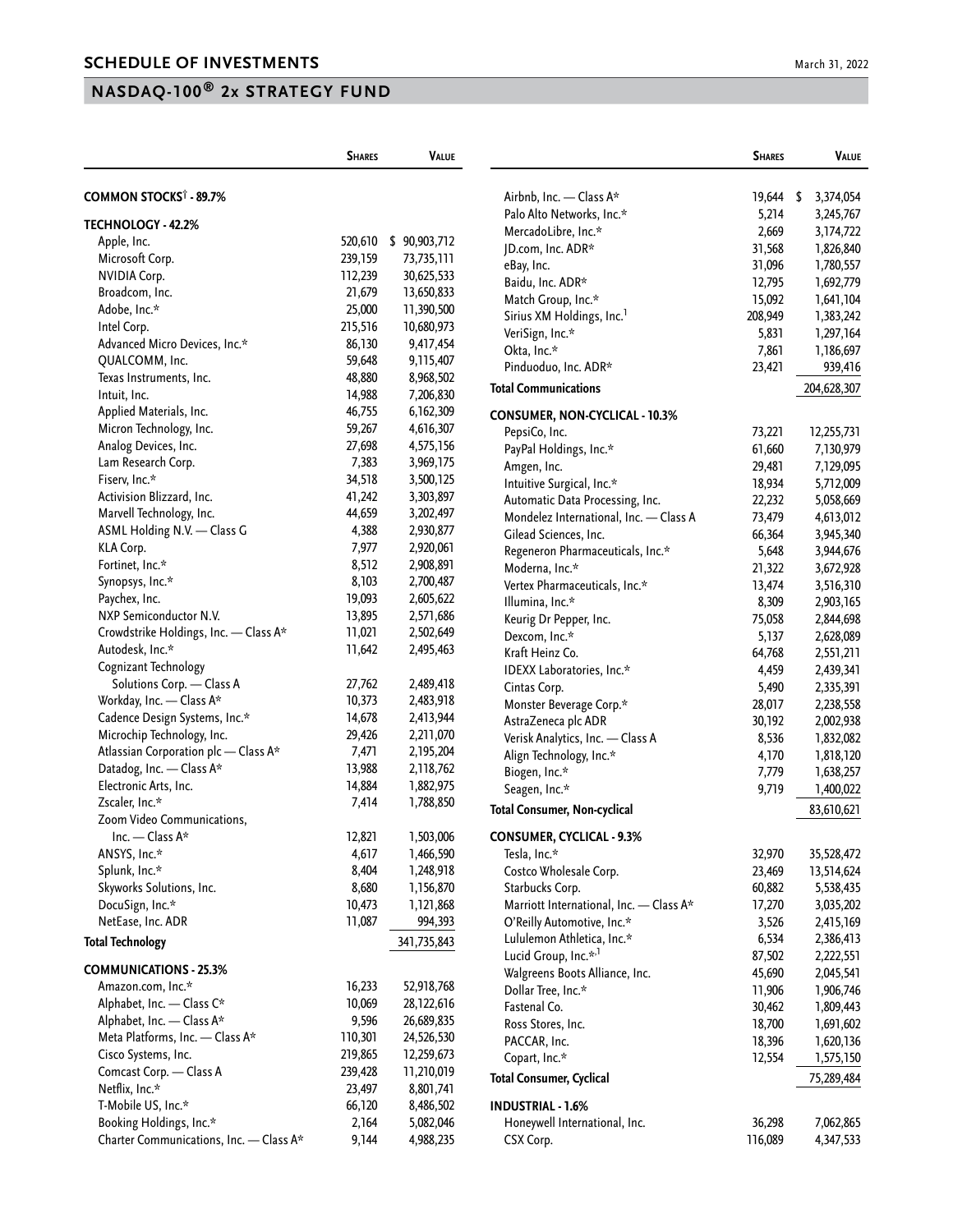# **NASDAQ-100® 2x STRATEGY FUND**

|                                                                                                                                                                                                                     | <b>SHARES</b>                                         | <b>VALUE</b>                                        |                                                                                                                                                                                                                       | FACE<br><b>AMOUNT</b> | <b>VALUE</b>             |
|---------------------------------------------------------------------------------------------------------------------------------------------------------------------------------------------------------------------|-------------------------------------------------------|-----------------------------------------------------|-----------------------------------------------------------------------------------------------------------------------------------------------------------------------------------------------------------------------|-----------------------|--------------------------|
| Old Dominion Freight Line, Inc.<br><b>Total Industrial</b>                                                                                                                                                          | 6,079                                                 | 1,815,676<br>\$<br>13,226,074                       | REPURCHASE AGREEMENTS <sup>11,5</sup> - 2.2%<br>J.P. Morgan Securities LLC                                                                                                                                            |                       |                          |
| UTILITIES - 1.0%<br>American Electric Power Company, Inc.<br>Exelon Corp.                                                                                                                                           | 26,686<br>51,875                                      | 2,662,462<br>2,470,806                              | issued 03/31/22 at 0.28%<br>due 04/01/22 <sup>4</sup><br>BofA Securities, Inc.<br>issued 03/31/22 at 0.25%                                                                                                            | \$12,273,842          | \$12,273,842             |
| Xcel Energy, Inc.<br>Constellation Energy Corp.<br><b>Total Utilities</b>                                                                                                                                           | 28,803<br>17,277                                      | 2,078,713<br>971,831<br>8,183,812                   | due 04/01/22 <sup>4</sup><br>Barclays Capital, Inc.<br>issued 03/31/22 at 0.24%                                                                                                                                       | 4,727,336             | 4,727,336                |
| <b>Total Common Stocks</b><br>(Cost \$424,222,323)                                                                                                                                                                  |                                                       | 726,674,141                                         | due 04/01/22 <sup>4</sup><br><b>Total Repurchase Agreements</b><br>(Cost \$18,230,285)                                                                                                                                | 1,229,107             | 1,229,107<br>18,230,285  |
|                                                                                                                                                                                                                     | <b>FACE</b><br>AMOUNT                                 |                                                     |                                                                                                                                                                                                                       | <b>SHARES</b>         |                          |
| U.S. TREASURY BILLS <sup>11</sup> - 7.7%<br>U.S. Treasury Bills<br>0.29% due 06/02/22 <sup>2,4</sup><br>0.12% due 05/05/22 <sup>2,3</sup><br>0.22% due 06/02/22 <sup>2,4</sup><br>0.24% due 06/02/22 <sup>2,4</sup> | \$21,678,000<br>16,935,000<br>15,000,000<br>9,000,000 | 21,665,810<br>16,932,641<br>14,991,566<br>8,994,939 | SECURITIES LENDING COLLATERAL <sup>1,6</sup> - 0.3%<br>Money Market Fund<br><b>First American Government</b><br>Obligations Fund - Class Z, 0.15%<br><b>Total Securities Lending Collateral</b><br>(Cost \$2,746,594) | 2,746,594             | 2,746,594<br>2,746,594   |
| <b>Total U.S. Treasury Bills</b><br>(Cost \$62,591,135)                                                                                                                                                             |                                                       | 62,584,956                                          | Total Investments - 99.9%<br>(Cost \$507,790,337)                                                                                                                                                                     |                       | \$810,235,976            |
|                                                                                                                                                                                                                     |                                                       |                                                     | Other Assets & Liabilities, net - 0.1%<br>Total Net Assets - 100.0%                                                                                                                                                   |                       | 547,152<br>\$810,783,128 |

#### **Futures Contracts**

| <b>Description</b>                                                                                | Number of<br>Contracts | <b>Expiration</b><br>Date | Notional<br>Amount | Value and<br>Unrealized<br>Appreciation** |
|---------------------------------------------------------------------------------------------------|------------------------|---------------------------|--------------------|-------------------------------------------|
| <b>Equity Futures Contracts Purchased</b> <sup>†</sup><br>NASDAQ-100 Index Mini Futures Contracts | 1,047                  | <b>Iun 2022</b>           | \$311,398,740      | 23.856.446                                |

#### **Total Return Swap Agreements**

| Counterparty                                         | Index               | Type | <b>Financing</b><br>Rate                                        | Payment<br><b>Frequency</b> | <b>Maturity</b><br>Date | <b>Units</b> | <b>Notional</b><br>Amount   | Value and<br><b>Unrealized</b><br>Appreciation |
|------------------------------------------------------|---------------------|------|-----------------------------------------------------------------|-----------------------------|-------------------------|--------------|-----------------------------|------------------------------------------------|
| <b>OTC Equity Index Swap Agreements<sup>11</sup></b> |                     |      |                                                                 |                             |                         |              |                             |                                                |
| Barclays Bank plc                                    | NASDAO-100<br>Index | Pay  | $0.77\%$ (U.S.<br>Secured<br>Overnight<br><b>Financing Rate</b> |                             |                         |              |                             |                                                |
| Goldman Sachs<br>International                       | NASDAO-100<br>Index | Pay  | $+0.50\%$<br>0.88% (Federal<br><b>Funds Rate</b>                | At Maturity                 | 04/13/22                | 28,540       | \$423,486,544               | \$22,090,058                                   |
| <b>BNP Paribas</b>                                   | NASDAO-100<br>Index | Pay  | $+0.55%$<br>0.98% (Federal<br><b>Funds Rate</b>                 | At Maturity                 | 04/14/22                | 8,909        | 132,189,581                 | 4,384,193                                      |
|                                                      |                     |      | $+0.65%$                                                        | At Maturity                 | 04/14/22                | 1,774        | 26,327,767<br>\$582,003,892 | 1,217,458<br>\$27,691,709                      |